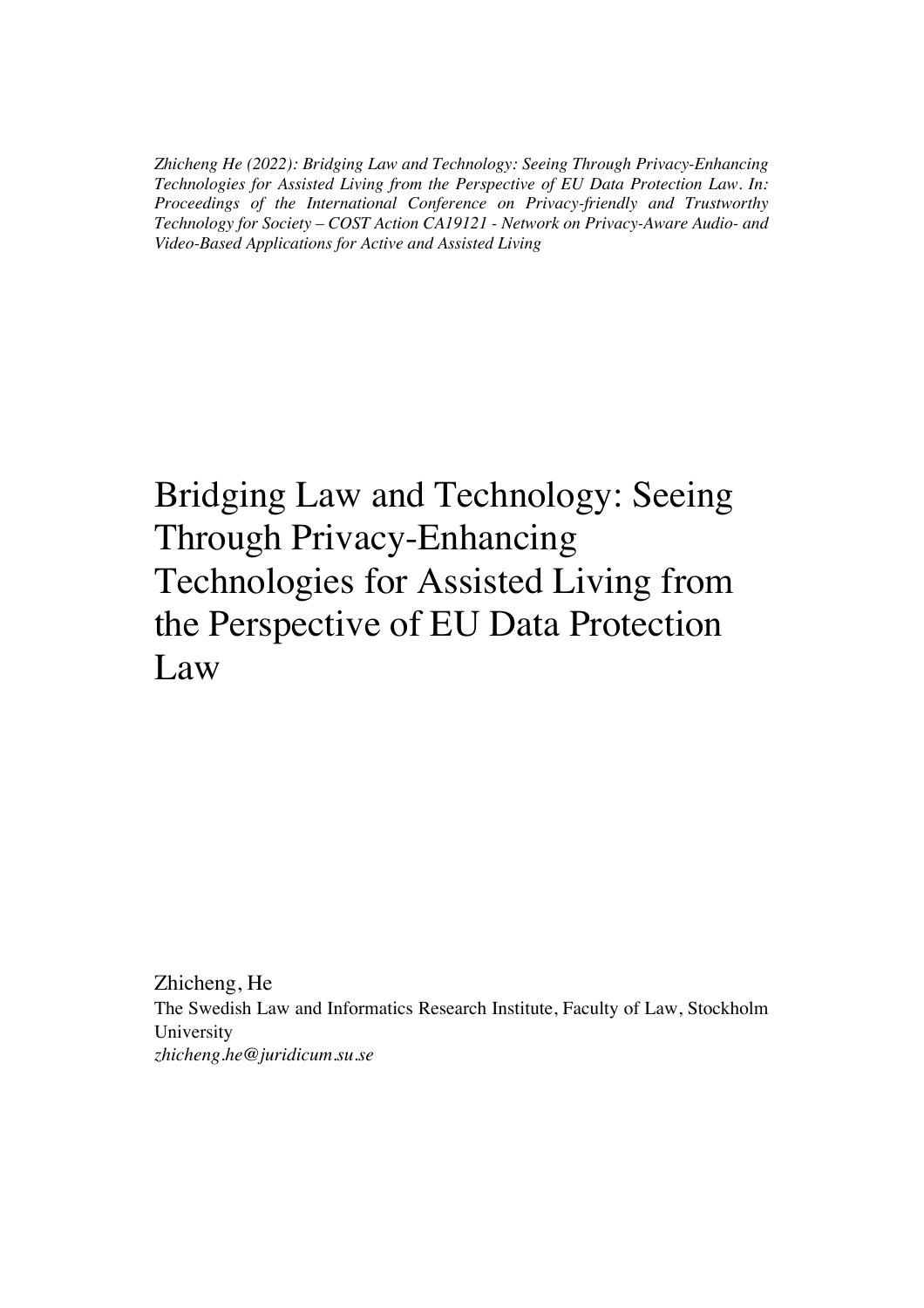## Abstract

Our healthcare systems are going through a tide of digital transformation. This is characterised by the increasingly wide use of information and communications technologies (ICT) in various health and care contexts. Early uses of ICT in healthcare focused on digitalising systems that were previously managed manually. One such example is electronic health records (EHRs) which emerged in the 1990s and are now gradually replacing traditional paper-based records (McLoughlin et al. 2017). In addition, a flood of advanced digital technologies is being introduced into healthcare, including artificial intelligence (AI), big data analytics, wearables, sensors for health monitoring, mobile applications, robotics etc. With the advance of ICT, healthcare can even extend from hospital settings to private homes. For example, Active and Assisted Living (AAL) technologies promise to enable older citizens to live more independently in private dwellings, reducing their needs for caregiver interventions (Haque et al. 2020).

Due to the proliferation of ICT in health and care, health data are being collected and processed at an unprecedented scale, with large quantities of health data being stored in EHRs and beyond. Assistive technologies, often seen in the forms of wearables and sensors, can also be privacy-intrusive because they manage user's health and wellbeing status by collecting large quantities of data, such as vital signs, daily activities data and even data of the ambient environment (Ienca and Villaronga 2019). The explosion of health data processing creates two conflicting needs: on one hand, the data privacy of individuals requires the prohibition or minimisation of health data processing; on the other hand, the processing of large quantities of health data is much needed (or even encouraged) to support scientific research, public health management, technological development, among other good purposes.

Privacy-enhancing technologies (PETs) hold the potential to play an important role in reconciling these two conflicting needs by enabling the processing of health data in a less privacy-intrusive manner. Many PETs seek to protect privacy by de-identifying personal data such that natural persons cannot be identified (Ribaric et al. 2016). In the healthcare sector, anonymisation and pseudonymisation represent two groups of commonly used PETs. It should be noted that beyond technical features, anonymisation and pseudonymisation have specific meanings under the EU's data protection legal regime. Rules around these terms have been set out in legal norms, notably the General Data Protection Regulation (GDPR) (European Parliament and Council of the European Union 2016). At the same time, they are important techniques to implement the data protection by design principle, which have become a legal requirement in the EU since the introduction of the GDPR (Tamò-Larrieux 2018).

Despite statutory footings set in the GDPR, the interpretation of anonymisation and pseudonymisation remains far from undisputed. Competing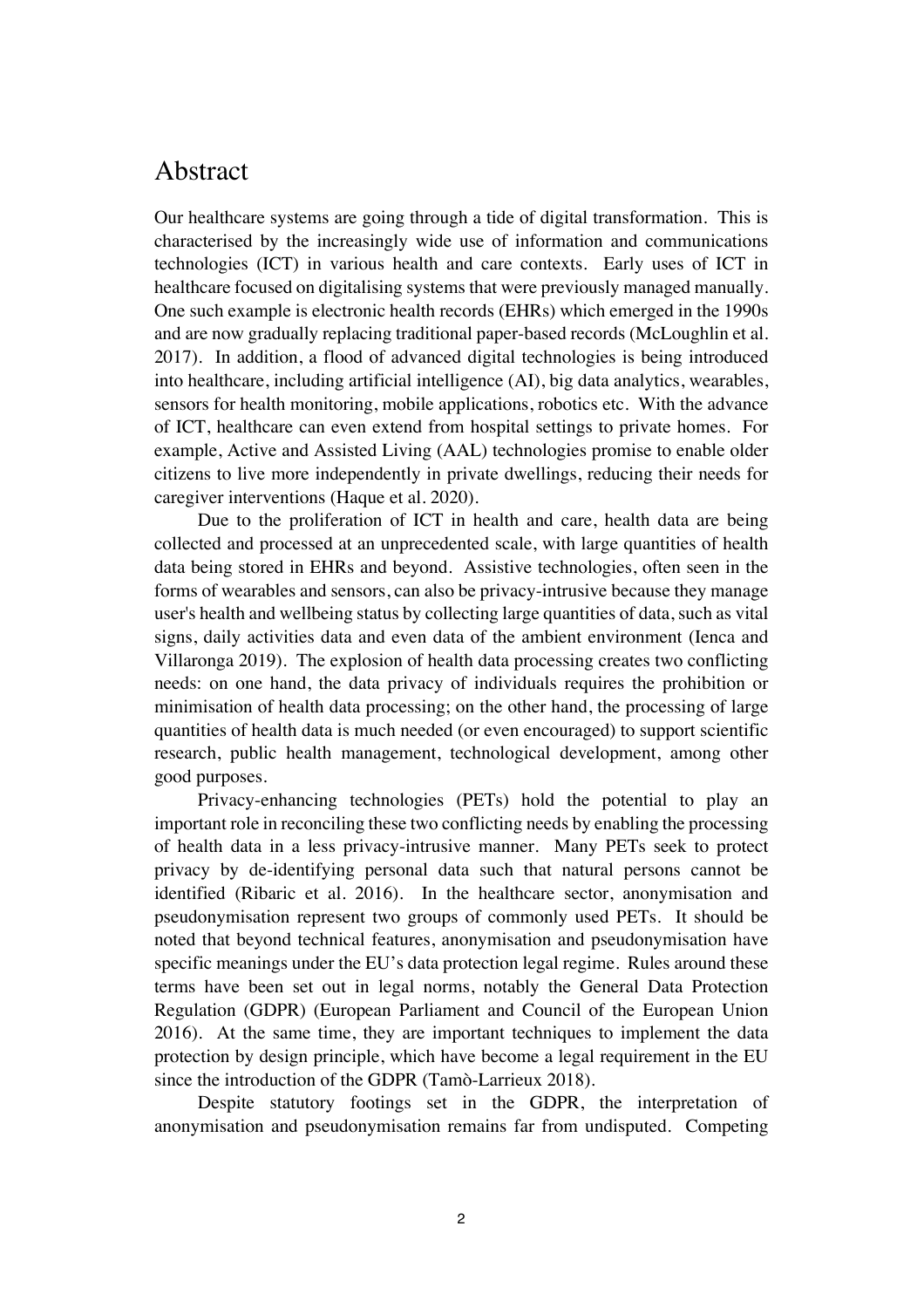understandings exist among normative instruments, including the Article 29 Data Protection Working Party's Opinion (Article 29 Working Party 2014), the jurisprudence of the Court of Justice of the European Union, and other guidance issued by national regulators. Beyond the legislative arena, the concept of anonymisation is also hotly debated in academia. Finck and Pallas believe that anonymisation process always comes with a residual risk (Finck and Pallas 2020). Ohm claims that the notion of anonymisation and its privacy protecting power have failed because scientists now have stronger powers to reverse the anonymisation process (Ohm 2009). Rubinstein and Hartzog acknowledge the limitations of anonymisation and argue that the focus should not be placed on preventing harm, but on minimising the risk of re-identification and the disclosure of sensitive attributes through process-based data release policy (Rubinstein and Hartzog 2016). In light of this complexity, Colonna suggests considering synthetic data as an alternative of anonymisation to facilitate health data sharing while acknowledging its potential short comings (Colonna 2020).

Taking a forward-looking perspective, this paper contributes to the scholarly debate around anonymisation and pseudonymisation by extending the discussion to the contexts of forthcoming EU data laws, with a focus on the draft European Health Data Space (EHDS) Regulation (European Commission 2022). It makes preliminary remarks on the role of anonymisation and pseudonymisation in the EHDS Regulation and queries to what extent current legal definitions of anonymisation and pseudonymisation reconcile with data sharing arrangements proposed by this up-coming EU data regulation. This paper observes that ongoing debates do not seem to have affected EU policy makers in affording more weight on anonymisation and pseudonymisation. Rather, the EHDS Regulation requires health data to be shared only on an anonymised or pseudonymised basis. It seems therefore reasonable to expect anonymisation and pseudonymisation to play a core role in the EU's future health data sharing framework. This paper further argues that an EU level guidance on anonymisation and pseudonymisation in light of the new legal framework is still much needed, such that the privacy-enhancing powers and data sharing facilitation potentials of these techniques could be unleashed to a greater extent.

## Acknowledgments

The research leading to these results has received funding from the European Union's Horizon 2020 research and innovation programme under grant agreement No. 861091. The publication reflects the views only of the authors, and the European Union cannot be held responsible for any use which may be made of the information contained therein.